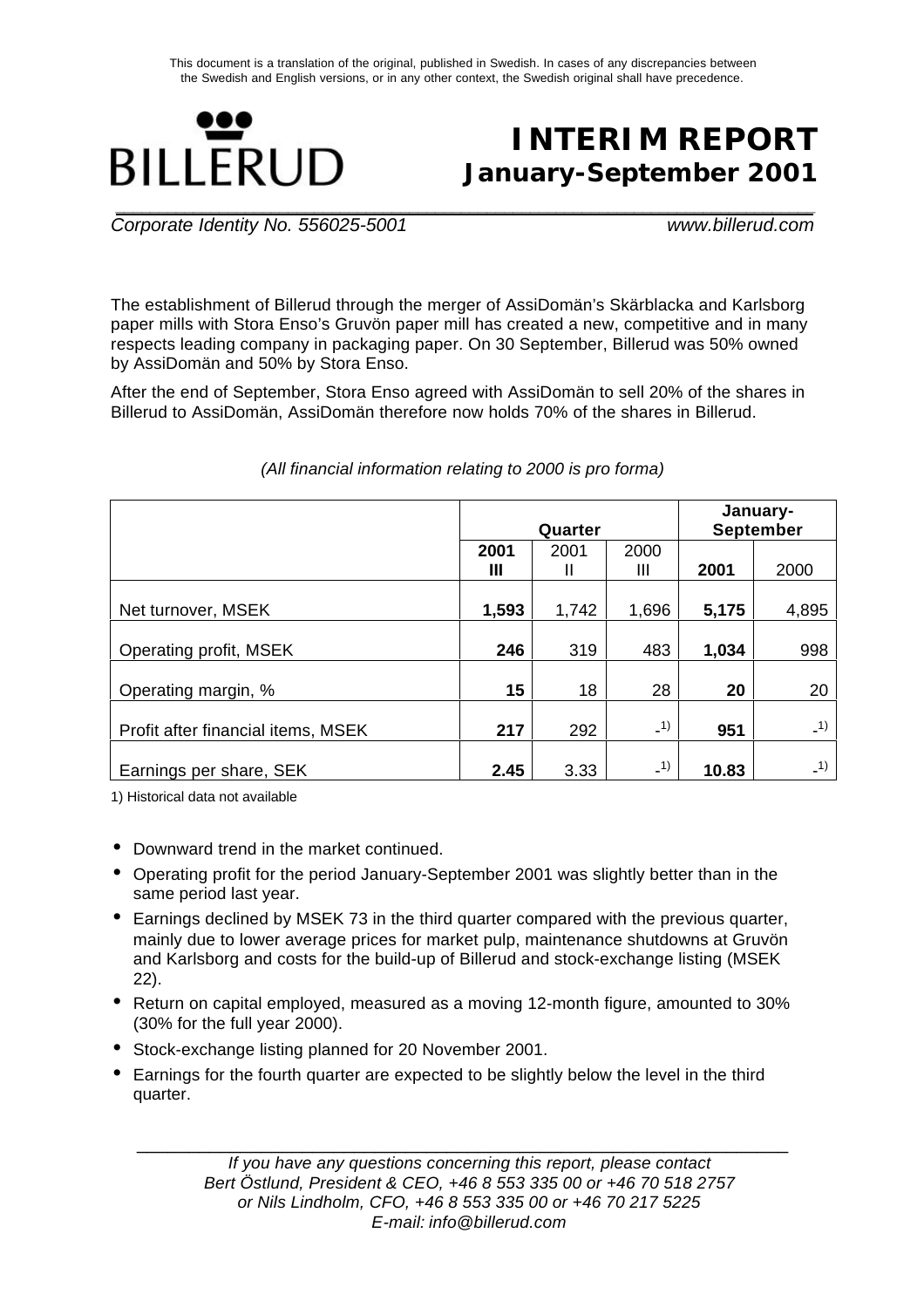# **Billerud Group**

# **Market**

Demand for Billerud's products has been relatively stable during the year with delivery volumes only marginally below the previous year's level. The market for Billerud's packaging paper was strong at the beginning of the year, but has subsequently gradually weakened. Price reductions were implemented in local currencies but this was compensated by the weakening of the Swedish krona.

Demand for market pulp has been low but, due to substantial production curtailments, stocks held by pulp producers fell during the year. The price of long-fibre market pulp fell considerably, from USD 710 per tonne at the beginning of the year to USD 450 per tonne at the end of September. Starting in October, however, some price increases have been effected for market pulp.

Billerud implemented production curtailments due to the demand situation in the first half of the year. The annual maintenance shutdowns took place at Gruvön and Karlsborg in the third quarter, which led to lower production and deliveries.

# **Sales and results**

## *Third quarter*

Net turnover for the period amounted to MSEK 1,593, a decrease of 9% compared with the second quarter. The lower turnover is explained by lower deliveries, mainly of containerboard, as well as reduced prices for market pulp. Prices for Billerud's paper products, expressed in Swedish kronor, were on average relatively stable. The lower volumes are mainly due to the annual maintenance shutdowns at two mills (Gruvön and Karlsborg) in the third quarter but only in one mill (Skärblacka) in the second quarter.

Operating profit amounted to MSEK 246, a decline compared with the previous quarter of MSEK 73 or 23%. The reduced prices for market pulp and lower deliveries due to the maintenance shutdowns had a negative impact on earnings. Furthermore, earnings for the quarter were charged with MSEK 22 in non-recurring costs for the build-up of Billerud and the stock-exchange listing.

Comments on the earnings trend for each product area are provided on page 5.

### *January - September*

Compared with the first nine months of 2000, net turnover increased by 6% and amounted to MSEK 5,175. The higher turnover was attributable to higher prices for kraft paper and containerboard and the weakened Swedish krona. This was offset by lower prices for market pulp. In total, deliveries decreased by 3% compared with the same period in 2000.

The operating profit of MSEK 1,034 represents an improvement compared with the first nine months of 2000 of MSEK 36 or 4%. The increase was attributable to the higher average prices for Billerud's paper products. The effect of the higher prices in Swedish kronor was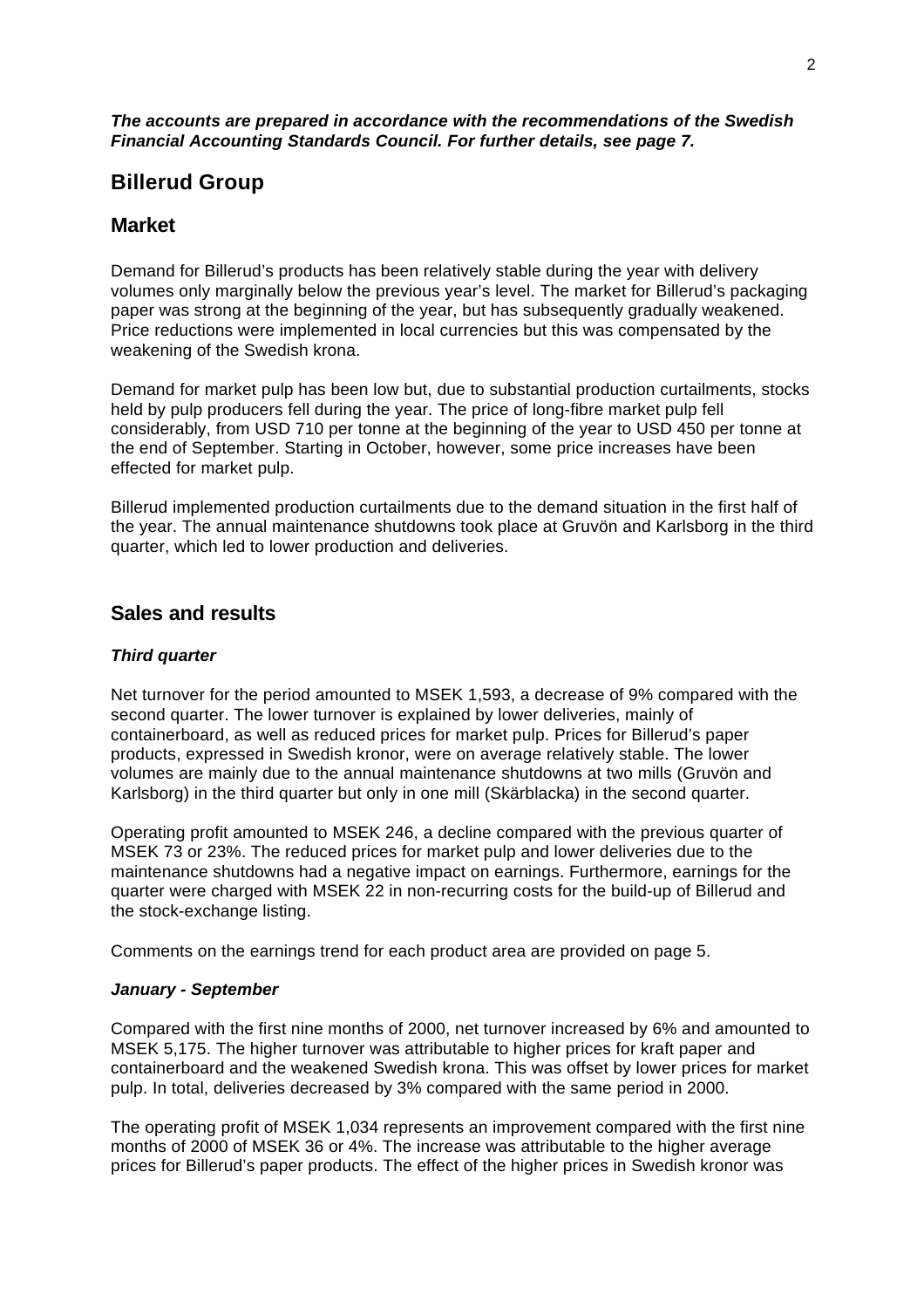offset, however, by reduced pulp prices and higher variable costs, mainly due to higher wood and chemical prices.

Compared with the previous year, earnings were charged with MSEK 32 in non-recurring costs for the formation of Billerud and the stock-exchange listing. In the previous year, a MSEK 25 repayment of funds was received from SPP. Adjusted for these two items, the earnings improvement, compared with 2000, amounted to MSEK 93.

Net financial items, amounting to MSEK -83, related to interest paid at market rates on loans from the company's owners.

The estimated tax charge was MSEK 271. The tax charge corresponds to a tax rate of just over 28%.

Return on capital employed, calculated on the latest 12-month period, amounted to 30%, compared with 30% for the full year 2000. Return on equity was 35%.

## **Foreign exchange exposure**

25% of the Group's sales are in Swedish kronor and 75% in foreign currency, primarily EUR, USD and GBP. Most sales in SEK, however, are closely related to market pricing in other currencies, primarily USD. The Group's currency hedging takes these underlying flows into account. The majority of costs are in Swedish kronor. The Group is therefore exposed to exchange rate fluctuations. In order to manage this, Billerud has hedged exchange rates as shown below.

### **Currency breakdown of the Group's sales in % of turnover, Jan-Sept 2001**

| <b>Total</b>  | 100% |
|---------------|------|
| <b>Others</b> | 10%  |
| <b>GBP</b>    | 5%   |
| USD           | 20%  |
| <b>SEK</b>    | 25%  |
| EUR           | 40%  |

#### **Hedging as % of forecasted underlying net flows for the next 12 months**

| Currency   | Months 1-3 | Months 4-6 | Months 7-12 | Total | <b>Average rates</b> |
|------------|------------|------------|-------------|-------|----------------------|
| <b>EUR</b> | 100        | 80         | 55          |       | 9.58                 |
| <b>USD</b> | 100        | 100        | 95          | 95    | 10.56                |
| <b>GBP</b> | 100        | 60         | 50          | 65    | 15.21                |

### **Investments, cash flow and financial position**

Billerud's capital employed amounted to MSEK 4,745 on 30 September 2001, compared with MSEK 4,828 pro forma on 1 January 2001.

Gross investments amounted to MSEK 275, while depreciation during the same period amounted to MSEK 259. Most of the investment amount relates to investment projects started before year-end 2000, primarily an evaporation unit and soda recovery boiler at Gruvön. Investment projects decided after year-end 2000 include replacement of washing filters at Skärblacka.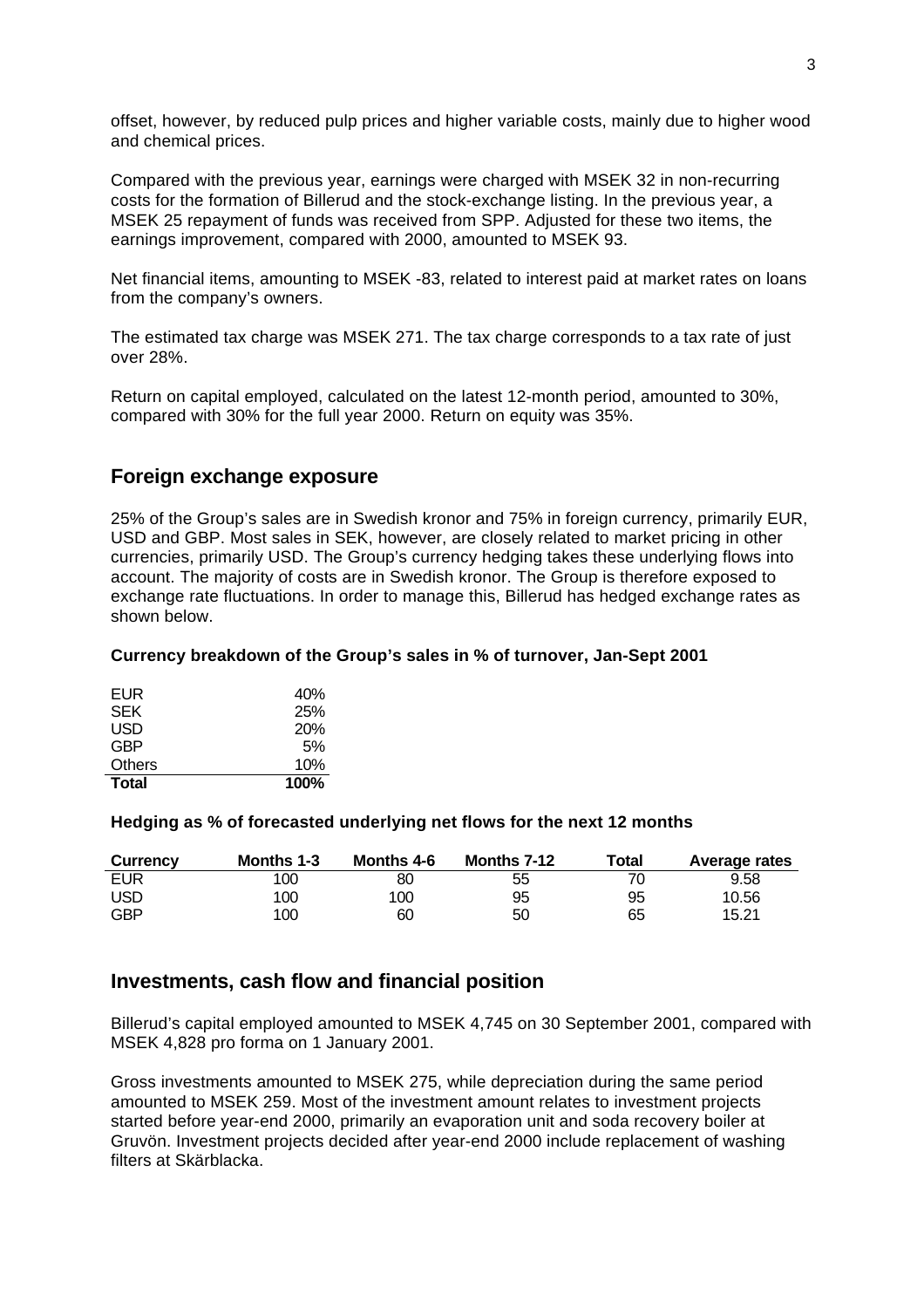Cash flow from operating activities amounted to MSEK 1,035. After net investments (MSEK 272) the operating cash flow amounted to MSEK 763. The operating cash flow corresponds to the change in Billerud's net debt. After amortisation of interest-bearing liabilities (MSEK 1,356) the total cash flow amounted to MSEK -593. The interest-bearing net debt amounted to MSEK 1,841 on 30 September 2001 compared with MSEK 2,604 pro forma on 1 January 2001.

The Group's net debt/equity ratio at the end of the period was 0.6 compared with 1.2 at the beginning of the year. The positive operating cash flow explains the reduced net debt/equity ratio.

In the third quarter, Billerud concluded a bridge financing agreement with SEB. This means that refinancing of loans from the present owners has been secured. This relief will be implemented in conjunction with the planned stock-exchange listing.

# **Personnel**

The average number of employees in the first nine months of 2001 amounted to 2,357 compared with 2,486 in the same period a year ago. The average number of employees thus decreased by approximately 130 people.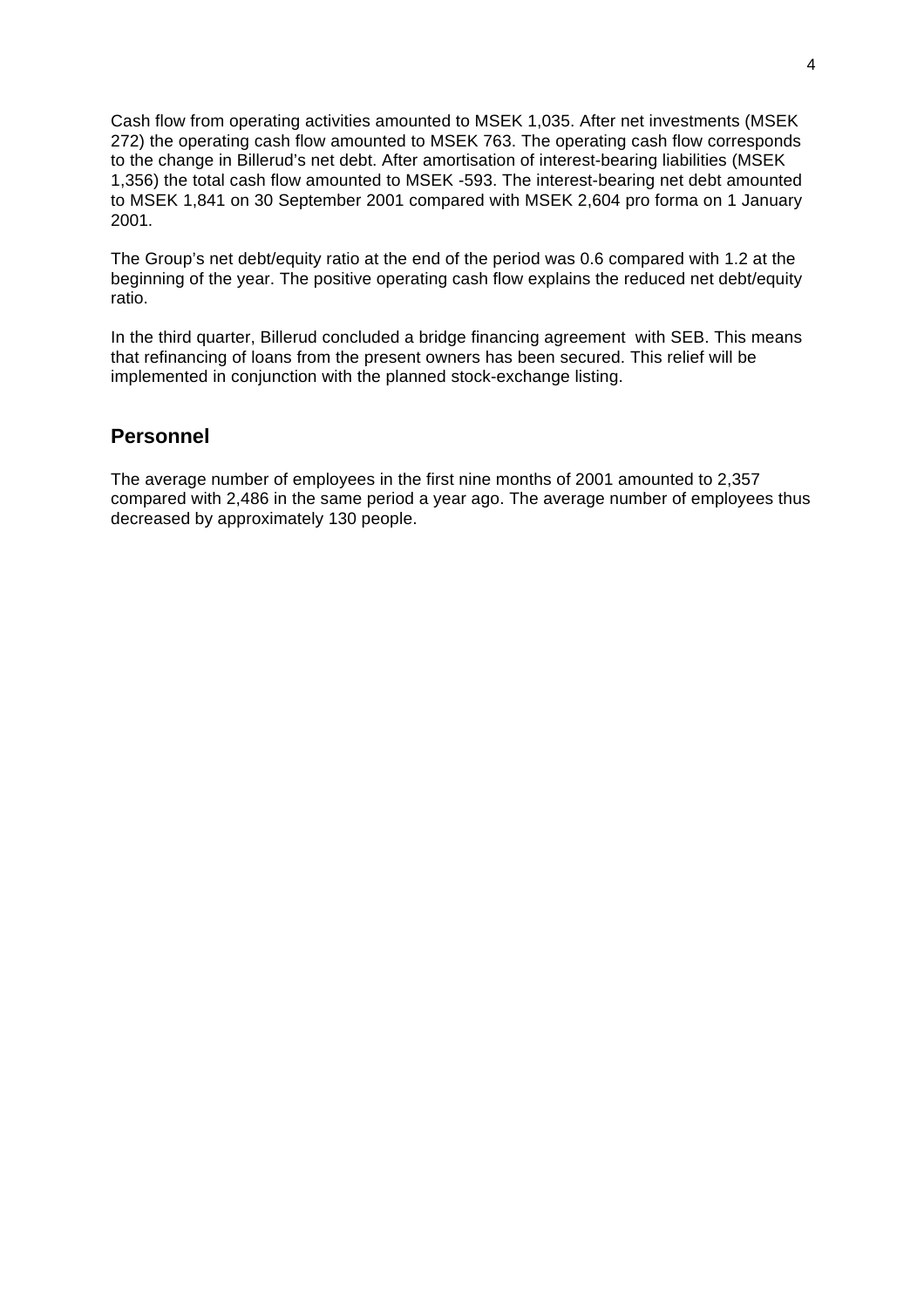## **Product areas**

#### **Net turnover and operating profit, January-September**

| 2001        |       |        |
|-------------|-------|--------|
|             | 2000  | $\%$   |
|             |       | change |
| 602         | 430   | 40     |
| 303         | 240   | 26     |
| 208         | 371   | -44    |
| 1)<br>$-79$ | $-43$ | -84    |
| 1.034       | 998   | 4      |
|             |       |        |

1) Includes MSEK 32 in costs for the build-up of Billerud and stock-exchange listing.

#### *Kraft paper*

#### *Third quarter*

The operating profit for the period was MSEK 192. Compared with the second quarter of 2001, profit rose by MSEK 13 or 7%, mainly due to lower costs.

#### *January – September*

Compared with the first nine months of 2000, earnings rose 40% to MSEK 602. Deliveries fell 9%, which was entirely attributable to sack paper volumes. Deliveries of technical kraft paper were unchanged. These improved earnings are due to higher prices, which consequently more than compensated for the lower deliveries.

### *Containerboard*

#### *Third quarter*

Operating profit amounted to MSEK 87, a decrease of MSEK 22 compared with the previous quarter. This decline is explained by 8% lower deliveries compared with the previous quarter.

#### *January - September*

Compared with the first nine months of 2000, earnings increased by 26% to MSEK 303. Prices were higher this year, but the earnings impact of this was limited by higher costs. Deliveries were more or less unchanged.

#### *Market pulp*

#### *Third quarter*

Operating profit amounted to MSEK 19, a decrease of MSEK 29 from the level in the second quarter. The main explanation for this result was falling prices although slightly lower deliveries also contributed.

#### *January - September*

Compared with the same period in 2000, deliveries were 7% higher in the first nine months of this year. Operating profit amounted to MSEK 208, a decrease of 44%. This decline was mainly due to reduced prices.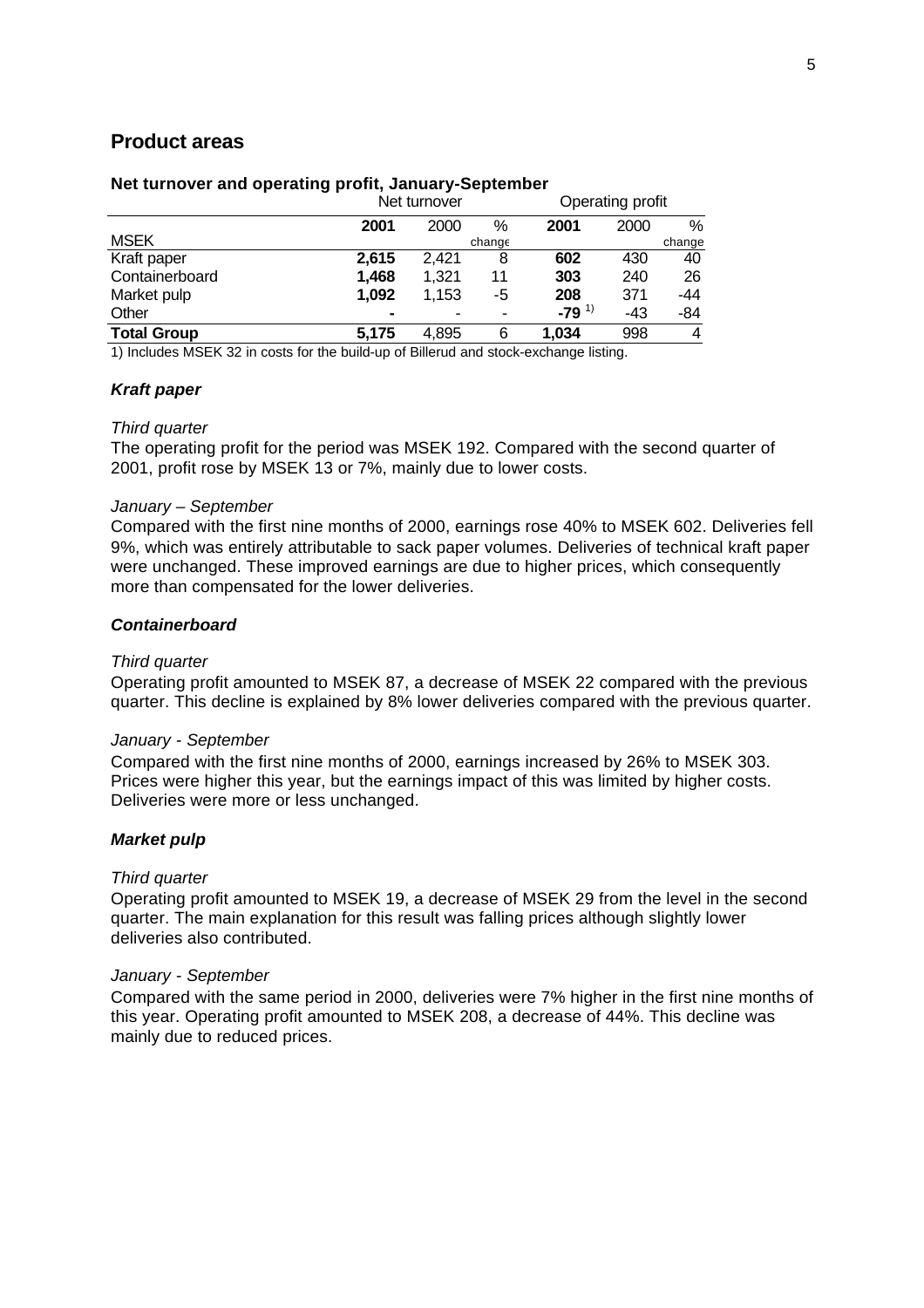# **Parent Company**

Billerud AB comprises Gruvön, the sales organisation for the Nordic market and markets outside Europe, and head office functions.

In the first nine months of 2001, net turnover amounted to MSEK 2,366. Profit after financial items amounted to MSEK 379. Fixed-asset investments, excluding shares, amounted to MSEK 150. The average number of employees was 1,104. Liquid assets and short-term investments amounted to MSEK 99.

# **Planning for stock-exchange listing**

AssiDomän AB's Annual General Meeting held in May 2001 decided to distribute all the shares owned by AssiDomän AB in Billerud AB to its shareholders. Now that Stora Enso has exercised its option to sell 20% of the shares to AssiDomän AB, AssiDomän AB holds 70% of the shares in Billerud AB, which will be distributed. An Extraordinary General Meeting of Billerud AB held on 17 October 2001 decided on a split and bonus issue. The number of shares in Billerud subsequently amounted to 62,740,998.

The Stockholm Stock Exchange's Listing Committee is expected to consider Billerud's listing application on 31 October. If the application is approved, listing of Billerud's shares on the O List is expected to start on 20 November.

## **Ownership structure**

The table below illustrates Billerud's ownership structure had the distribution to shareholders in AssiDomän taken place on 4 October 2001. Based on ownership in AssiDomän on 4 October 2001, the table also shows the ownership structure in Billerud if the Swedish State's offer to shareholders in AssiDomän, made through Sveaskog AB, is accepted by the shareholders listed below and completed according to the terms announced on 10 October 2001, which includes payment partly comprising shares in Billerud.

|                          |                    | After completion of Sveaskog's |                     |             |  |  |
|--------------------------|--------------------|--------------------------------|---------------------|-------------|--|--|
|                          | After distribution |                                | offer for AssiDomän |             |  |  |
|                          |                    | $%$ of                         |                     | $%$ of      |  |  |
|                          | Number of          | capital and                    | Number of           | capital and |  |  |
|                          | shares             | votes                          | shares              | votes       |  |  |
| Stora Enso               | 18,822,300         | 30.0%                          | 18,822,300          | 30.0%       |  |  |
| <b>Swedish State</b>     | 15,510,088         | 24.7%                          | 0                   | 0.0%        |  |  |
| Capital Group funds      | 2,584,615          | 4.1%                           | 3,995,723           | 6.4%        |  |  |
| Alecta                   | 2,504,710          | 4.0%                           | 3,872,193           | 6.2%        |  |  |
| Franklin Templeton funds | 2,188,361          | 3.5%                           | 3,383,127           | 5.4%        |  |  |
| <b>SEB</b> funds         | 1,745,234          | 2.8%                           | 2,698,069           | 4.3%        |  |  |
| Investor                 | 1,375,385          | 2.2%                           | 2,126,296           | 3.4%        |  |  |
| SEB-Trygg Försäkring     | 709,154            | $1.1\%$                        | 1,096,327           | $1.7\%$     |  |  |
| <b>SEB</b>               | 556,483            | 0.9%                           | 860,303             | 1.4%        |  |  |
| Zenit fund               | 473,077            | 0.8%                           | 731,360             | 1.2%        |  |  |
| Tredje AP-fonden         | 439,431            | 0.7%                           | 679,344             | 1.1%        |  |  |
| Andra AP-fonden          | 345,849            | 0.6%                           | 534,671             | $0.9\%$     |  |  |
| Första AP-fonden         | 317,908            | 0.5%                           | 491,474             | 0.8%        |  |  |
| SPP Livförsäkring AB     | 251,432            | 0.4%                           | 388,705             | $0.6\%$     |  |  |
| Others                   | 14,916,971         | 23.7%                          | 23,061,106          | 36.6%       |  |  |
| Total                    | 62,740,998         | 100.0%                         | 62,740,998          | 100.0%      |  |  |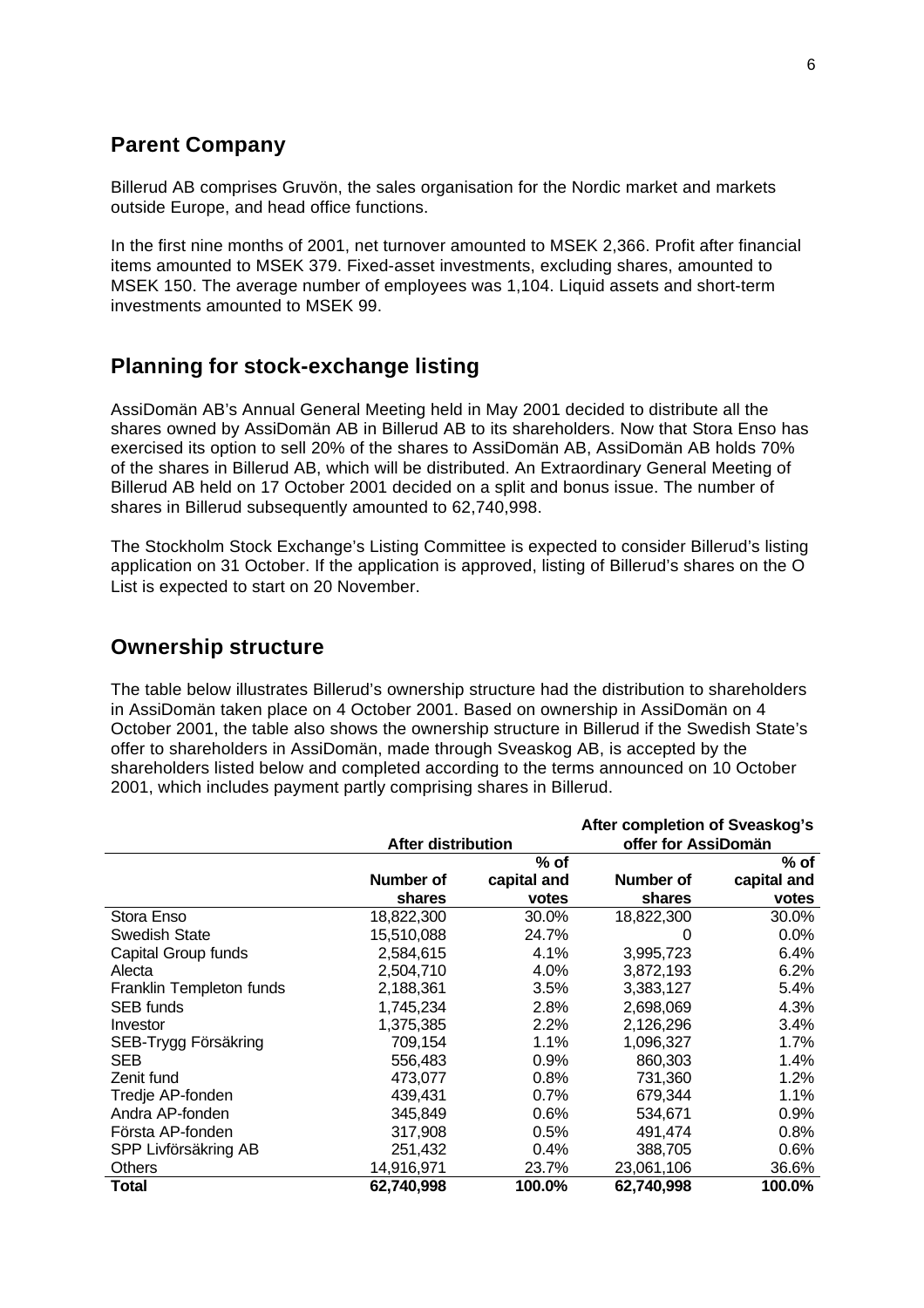# **Outlook**

So far this year market conditions have been mixed. The market for Billerud's paper products was strong at the beginning of the year but has subsequently gradually weakened. At the same time, prices for market pulp have fallen substantially, although some stabilisation occurred in the autumn.

After the end of the period covered by this report, the market continued to weaken. Earnings for the fourth quarter are expected to be slightly lower than the level in the third quarter. The reason is that some price reductions have been implemented for Billerud's paper products.

Stockholm, 25 October 2001 Billerud AB (publ)

*Board of Directors*

*All financial information relating to 2000 is pro forma. Since until 31 December 2000 the paper mill in Gruvön comprised a profit unit within the then Stora Enso Paperboard AB, it did not have an independent balance sheet with its own loan financing, untaxed reserves and shareholders' equity. The Swedish Financial Accounting Standards Council's recommendation on accounting for income tax (RR 9) is applied with effect from 1 January 2001. Against this background, the result is reported in the pro forma profit and loss accounts down to operating profit and since a retroactive recalculation could not be performed with reasonable accuracy, such recalculation has been performed from 1 January 2001. For the same reason, no cash flow statement is reported for the period January – September 2000. With these exceptions, this interim report has been prepared in accordance with the Swedish Financial Accounting Standards Council's recommendation for interim reports (RR 20).*

*Information regarding the accounting principles applied and definitions of key figures can be obtained from the Company.*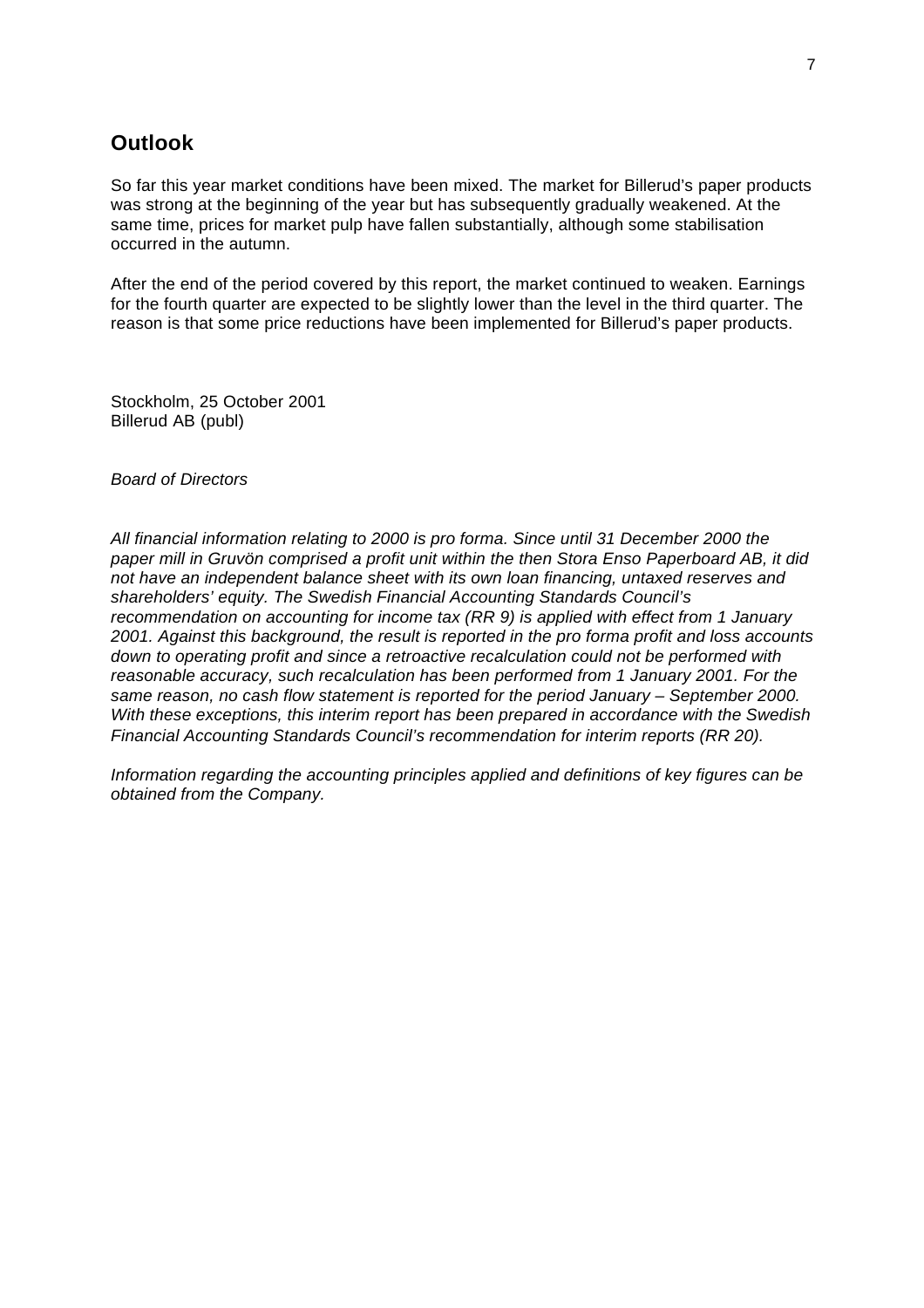### **Review Report**

We have reviewed this Interim Report in accordance with the recommendation issued by the Swedish Institute of Authorised Public Accountants (FAR). A review is substantially less comprehensive in scope than an audit. Nothing has come to our attention to indicate that this Interim Report does not satisfy the requirements of the Swedish Annual Accounts Act.

Stockholm, 25 October 2001

Owe Wallinder **Caj Nackstad** Authorised Public Accountant **Authorised Public Accountant** 

### **Financial calendar**

Year-end report for 2001 7 February 2002

Billerud AB (publ) Box 703, SE-169 27 Solna Corporate Identity Number 556025-5001 Tel +46 8 553 33500 Fax +46 8 553 33580 E-mail: info@billerud.com Internet website: http://www.billerud.com

*Billerud manufactures and sells packaging paper in the form of kraft paper and containerboard as well as market pulp. Production is carried out at the Group's integrated pulp and paper mills in Gruvön, Karlsborg and Skärblacka. Billerud has a world-leading position within several well-defined product segments. The main customer base is Europe but also includes the rest of the world. Billerud has annual sales of approximately SEK 7 billion and 2,400 employees*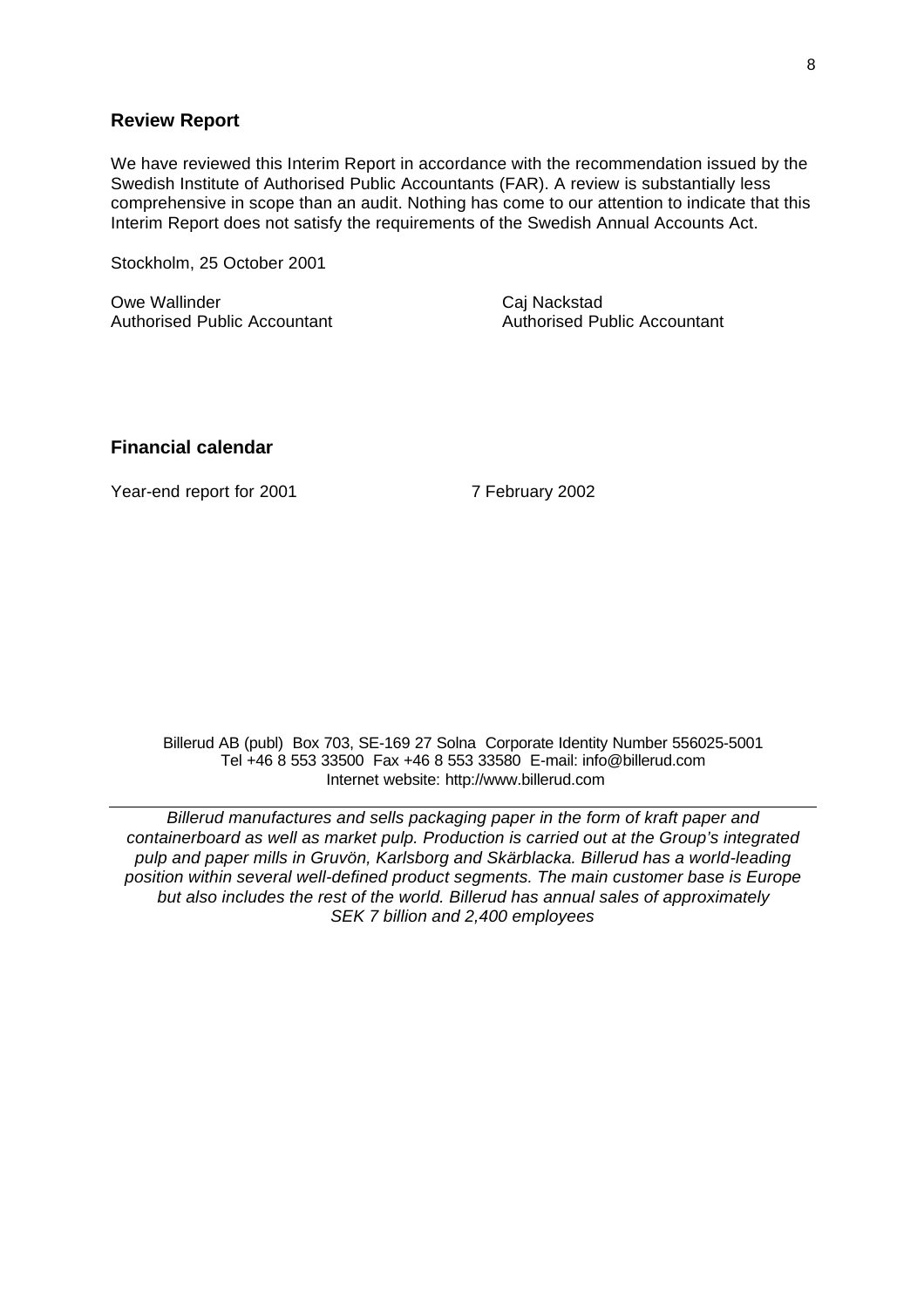# **Appendix**

# **Billerud Group**

| <b>Profit and Loss Account</b>      | 3 months         |            |                    | 9 months |          |
|-------------------------------------|------------------|------------|--------------------|----------|----------|
|                                     | <b>July-Sept</b> | April-June | July-Sept Jan-Sept |          | Jan-Sept |
| <b>MSEK</b>                         | 2001             | 2001       | 2000               | 2001     | 2000     |
| Net turnover                        | 1,593            | 1.742      | 1,696              | 5,175    | 4,895    |
| Other income                        |                  |            | 16                 | 8        | 25       |
| <b>Operating income</b>             | 1,595            | 1.743      | 1,712              | 5,183    | 4,920    |
| Operating expenses                  | $-1,262$         | $-1,336$   | $-1.154$           | $-3,890$ | $-3,697$ |
| Depreciation                        | -87              | -88        | -75                | $-259$   | $-225$   |
| <b>Operating expenses</b>           | $-1,349$         | $-1.424$   | $-1.229$           | $-4,149$ | $-3,922$ |
| <b>Operating profit</b>             | 246              | 319        | 483                | 1,034    | 998      |
| <b>Financial items</b>              | $-29$            | $-27$      |                    | -83      |          |
| <b>Profit after financial items</b> | 217              | 292        |                    | 951      |          |
| Tax                                 | -63              | -83        | ۰                  | $-271$   |          |
| Net profit for the period           | 154              | 209        | ۰                  | 680      |          |
|                                     |                  |            |                    |          |          |

| <b>Earnings per share</b><br>2.45<br>3.33 | 10.83 |
|-------------------------------------------|-------|
|-------------------------------------------|-------|

| <b>Balance Sheet</b>                    |         | Pro forma |
|-----------------------------------------|---------|-----------|
|                                         | 30 Sept | 1 Jan     |
| <b>MSEK</b>                             | 2001    | 2001      |
| <b>Fixed assets</b>                     | 4,270   | 4,257     |
| <b>Stocks</b>                           | 639     | 633       |
| Accounts receivable                     | 1,142   | 1,064     |
| Other current assets                    | 111     | 176       |
| Cash, bank balances and short-term      |         |           |
| investments                             | 136     | 729       |
| <b>Total assets</b>                     | 6,298   | 6,859     |
| Shareholders' equity                    | 2,904   | 2,224     |
| Interest-bearing provisions             | 73      | 102       |
| Non-interest-bearing provisions         | 416     | 431       |
| Interest-bearing liabilities            | 1,904   | 3,231     |
| Accounts payable                        | 368     | 508       |
| Other, non-interest-bearing liabilities | 633     | 363       |
| Total shareholders' equity, provisions  |         |           |
| and liabilities                         | 6,298   | 6,859     |

| Specification of change in equity | <b>Jan-Sept</b> |
|-----------------------------------|-----------------|
| <b>MSEK</b>                       | 2001            |
| Opening equity                    | 2,224           |
| Net profit for the period         | 680             |
| <b>Closing equity</b>             | 2.904           |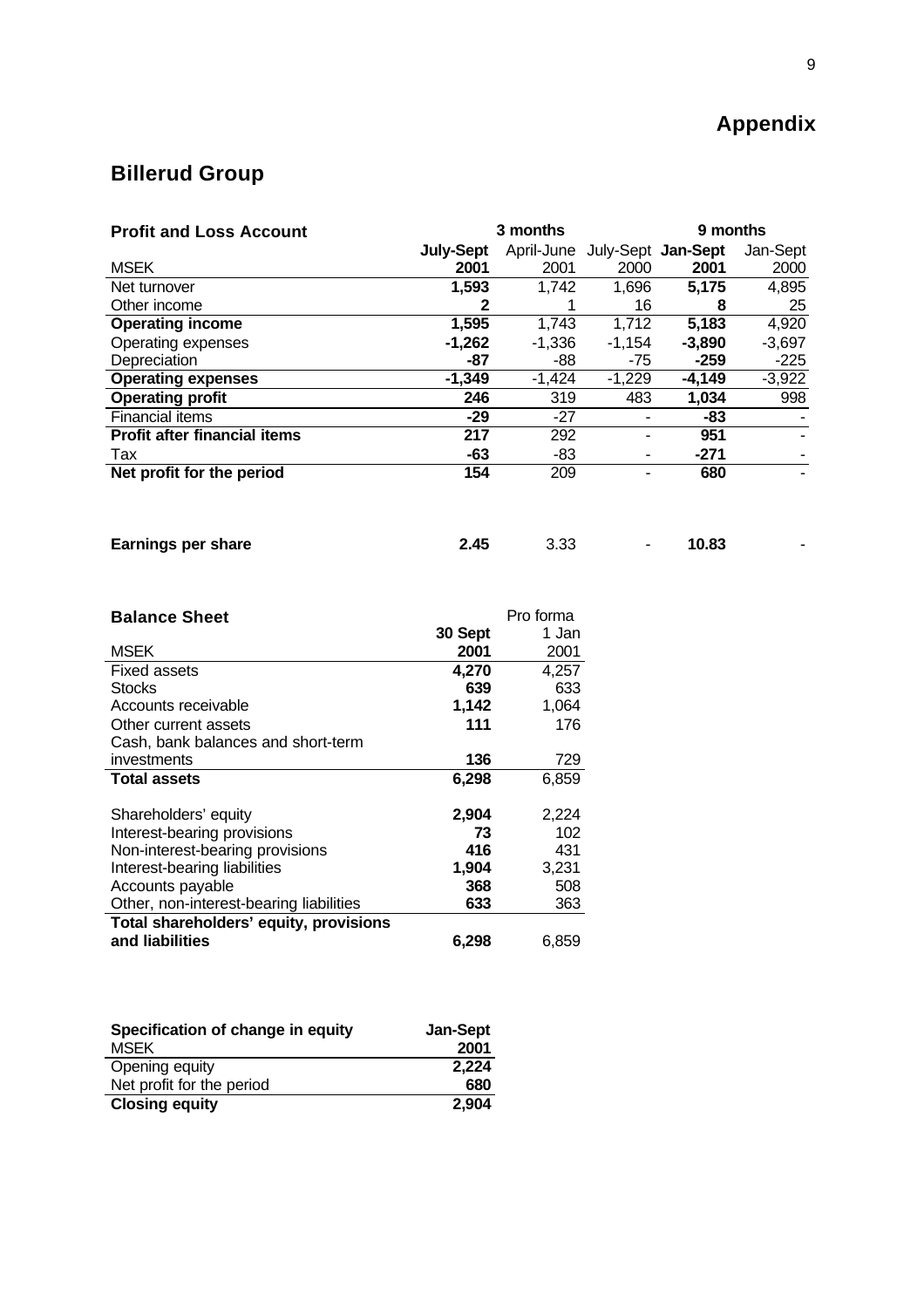| <b>Cash Flow Statement</b>          | <b>Jan-Sept</b> |
|-------------------------------------|-----------------|
| <b>MSEK</b>                         | 2001            |
| Operating surplus                   | 1,292           |
| Change in working capital, etc.     | $-174$          |
| Net financial items, taxes, etc.    | -83             |
| Cash flow from operating activities | 1,035           |
| Cash flow from investing activities | $-272$          |
| <b>Operating cash flow</b>          | 763             |
| Cash flow from financing activities | $-1,356$        |
| <b>Total cash flow</b>              | $-593$          |
|                                     |                 |

| Liquid assets at the beginning of the year | 729  |
|--------------------------------------------|------|
| <b>Total cash flow</b>                     | -593 |
| Liquid assets at the end of the period     | 136  |

| <b>Key Figures</b>                                                                                                                                                                            | Jan-Sept<br>2001                              |          | Jan-Sept<br>2000 |                            | Full year<br>2000                             |                            |
|-----------------------------------------------------------------------------------------------------------------------------------------------------------------------------------------------|-----------------------------------------------|----------|------------------|----------------------------|-----------------------------------------------|----------------------------|
| Margins<br>Gross margin, %<br>Operating margin, %                                                                                                                                             | 25<br>20                                      |          | 25<br>20         |                            | 25<br>21                                      |                            |
| Return<br>Return on capital employed, %<br>Return on equity, %                                                                                                                                | 30<br>35                                      | 2)<br>3) | 28               | 3)<br>1)                   | 30                                            | 1)                         |
| Capital structure<br>Capital employed, MSEK<br>Shareholders' equity, MSEK<br>Interest-bearing net debt, MSEK<br>Net debt/equity ratio, times<br>Equity ratio, %<br>Earnings per share, SEK 5) | 4,745<br>2,904<br>1,841<br>0.6<br>46<br>10.83 |          | 4,834            | 1)<br>1)<br>1)<br>1)<br>1) | 4,828<br>2,224<br>2,604<br>1.2<br>32<br>14.40 | 4)<br>4)<br>4)<br>4)<br>4) |
| Gross investments, MSEK<br>Average number of employees                                                                                                                                        | 275<br>2,357                                  |          | 527<br>2,486     |                            | 679<br>2.442                                  |                            |

<sup>1)</sup> Historical data not available

 $^{2)}$  Moving 12 months

<sup>3)</sup> Historical 12-month results not available

The calculation includes net profit for the period, proportionally adjusted upwards to a full-year value<br><sup>4)</sup> Pro forma 1 January 2001

5) Number of shares: 62,740,998